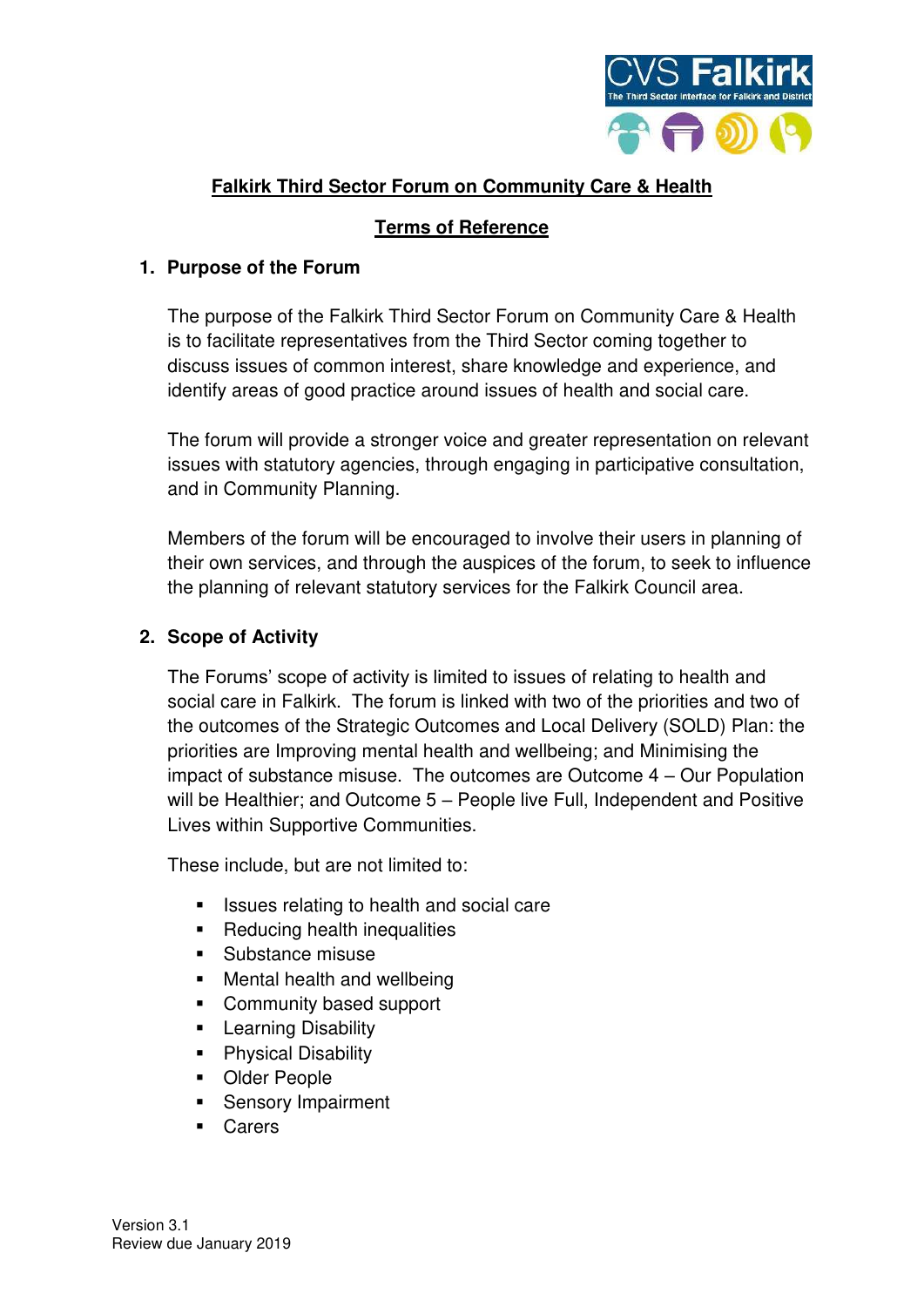The full Strategic Outcomes and Local Delivery Plan can be accessed on the [Falkirk Council](http://www.falkirk.gov.uk/services/council-democracy/policies-strategies/docs/community-planning/The%20Strategic%20Outcomes%20and%20Local%20Delivery%20Plan%202016%20-%202020.pdf?v=201610181532) website.

The forum is also aligned to the work of the Falkirk Health and Social Care Partnership (HSCP) and the Falkirk Integrated Strategic Plan: 2016-2019, with the vision echoing Outcome 5 of the SOLD Plan. Within the Strategic Plan five specific outcomes are identified, which are in line with the Scottish Government's 2020 Vision:

- 1. **Self-Management**: Individuals, carers and families are enabled to manage their own health, care and wellbeing
- 2. **Autonomy and Decision Making**: Where formal support is needed people should be able to exercise as much control and choice as possible over what is provided
- 3. **Safe**: Health and social care support systems are in place, to help keep people safe and live well for longer
- 4. **Service User Experience**: People have a fair and positive experience of health and social care
- 5. **Community Based Support**: Informal supports are in place, which enable people, where possible, to live well for longer at home or in homely settings within their community.

The full Falkirk Integrated Strategic Plan: 2016-2019 can be accessed on the [Falkirk Health and Social Care Partnership](https://falkirkhscp.org/wp-content/uploads/sites/9/2018/01/Strategic-Plan-2016-19.pdf) website.

## **3. Function of the Forum**

- To consult and represent on behalf of the third sector on issues relating to the Community Planning Priorities and Outcomes, and Health and Social Care Partnership Outcomes listed in section 2
- To hold representatives to account on behalf of the sector
- To provide information and support to the third sector on the issues in the Scope of Activity
- To share common understandings and views on behalf of the sector in Falkirk
- To promote peer support and review within the sector
- To provide a forum for training opportunities and quality improvement
- To provide a sector wide opportunity for engagement and information exchange between the third sector, the Community Planning Partnership, Health and Social Care Partnership and public agencies.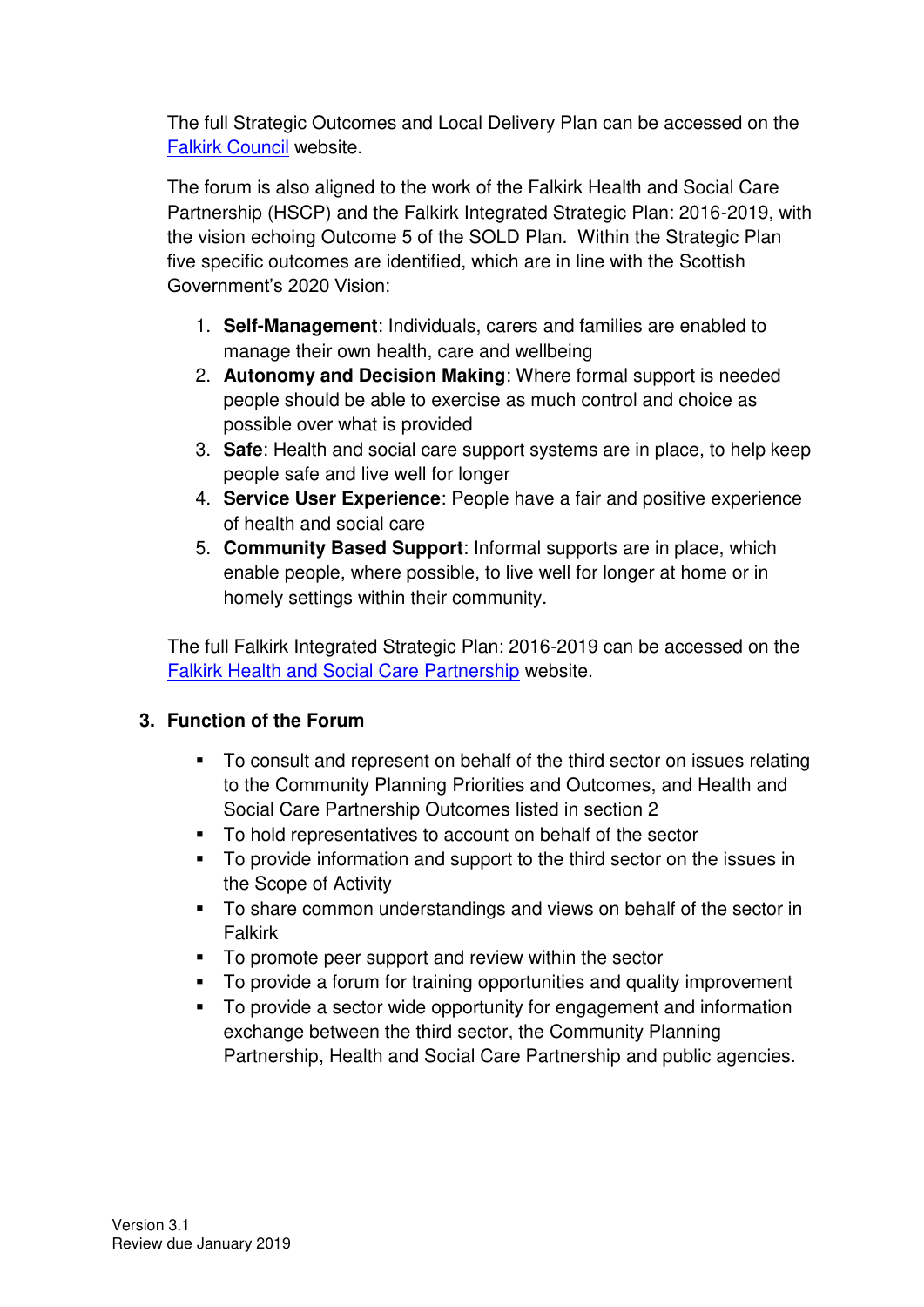#### **4. Forum Attendance**

The forum is open to representatives of the third sector, waged and unwaged, who provide services relating to, or have an interest in the remit of this forum in the Falkirk Council area.

The third sector comprises of community groups, voluntary organisations, charities, social enterprises, co-operatives and individual volunteers.

Attendance will be limited to one representative per group or organisation.

There will be no charge for membership.

Representatives of relevant public and private sector organisations, including Falkirk Council may also attend by giving notice of their intent to attend to CVS Falkirk in advance of the forum.

## **5. Administration**

- The forum will meet at least 4 times per year. Further meetings may be called as required. All meetings will be advised with at least 21 days' notice, and dates for the coming calendar year will normally be advised at the start of each year.
- The forum will have two Representatives to be chosen by the members of the forum, one to the Integration Joint Board for Health and Social Care (IJB), and one to the SOLD Outcome 4 'Our Population will be Healthier' working group. The representative to SOLD Outcome 4 will be chosen on an annual basis at the first meeting of the year; the election of the third sector IJB rep will be overseen by the Falkirk HSCP on a biennial basis with the role advertised through the CVS Falkirk e-bulletin. The Representatives will be required to:
	- $\triangleright$  Assist in the co-ordination of the agenda in advance of each meeting.
	- ➢ Attend the Community Planning priority and outcomes meetings, or IJB meetings alongside a representative from CVS Falkirk (where applicable).
- Contact details for the forum reps can be found on the dedicated forum webpage at [http://www.cvsfalkirk.org.uk/voice-of-the-sector/community](http://www.cvsfalkirk.org.uk/voice-of-the-sector/community-care-and-health-forum/)[care-and-health-forum/](http://www.cvsfalkirk.org.uk/voice-of-the-sector/community-care-and-health-forum/)
- CVS Falkirk will administer the forum, including:
	- ➢ Co-ordinating Agenda
	- $\triangleright$  Taking and distributing minutes of the meetings
	- ➢ Arranging training opportunities and other speaker/presentations
	- $\triangleright$  Undertaking and collating results of consultations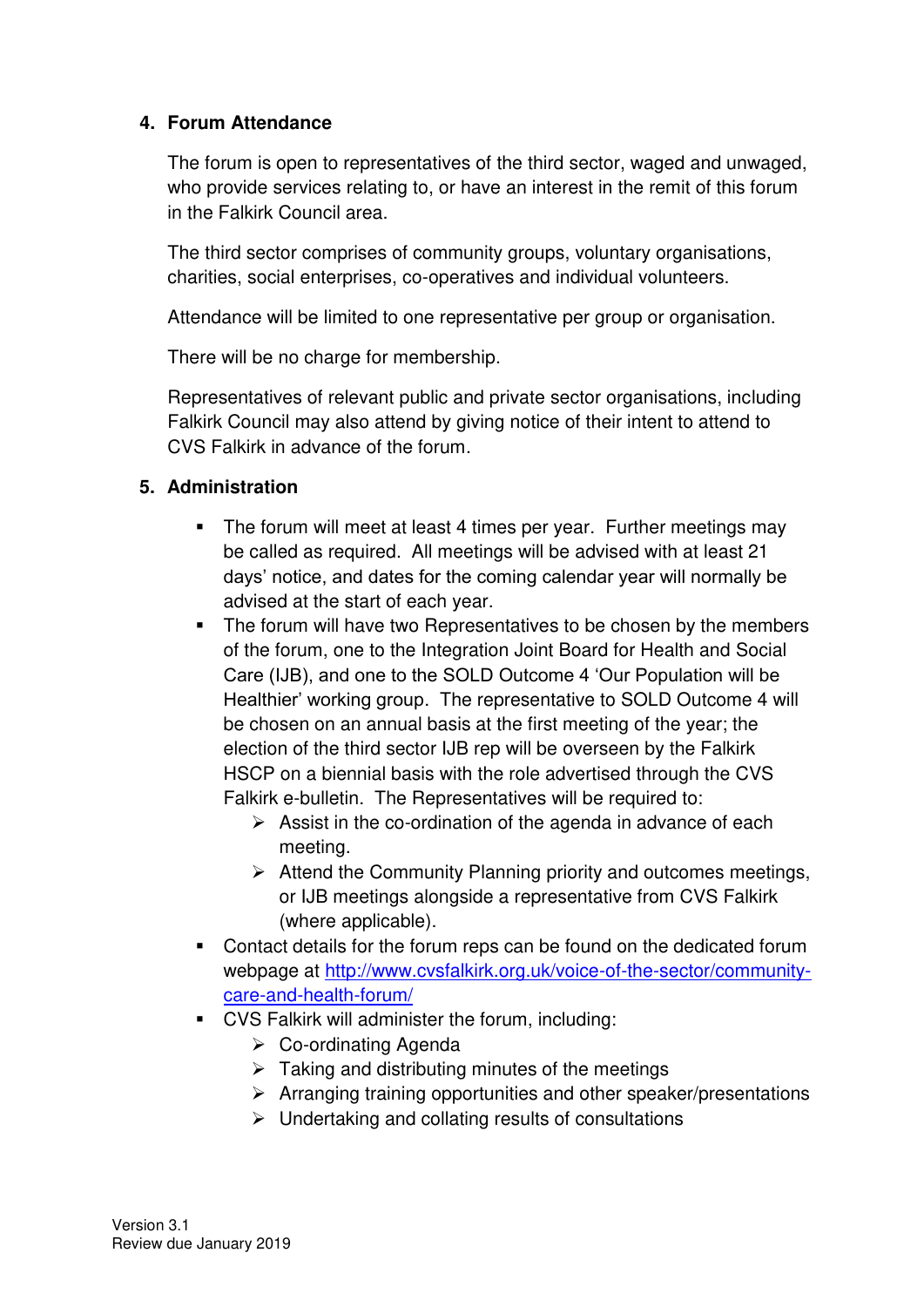- All minutes, reports and presentations from the Forum will be available online at [http://www.cvsfalkirk.org.uk/voice-of-the-sector/community](http://www.cvsfalkirk.org.uk/voice-of-the-sector/community-care-and-health-forum/)[care-and-health-forum/](http://www.cvsfalkirk.org.uk/voice-of-the-sector/community-care-and-health-forum/)
- All forum communications will be via CVS e-bulletin and the CVS Falkirk website [\(http://www.cvsfalkirk.org.uk\)](http://www.cvsfalkirk.org.uk/).
- The forum is also supported by a dedicated Online Discussion Board for the continuation of discussions outwith the forum meetings, and to allow for the sharing issues or asking questions between forums. The Online Discussion Board is available to facilitate people who can't attend forum meetings to be involved in the forum, and will be used to help inform the agenda of meetings. The Online Discussion Board is available online at [https://www.cvsfalkirk.org.uk/voice-of-the](https://www.cvsfalkirk.org.uk/voice-of-the-sector/online-forums/community-care-and-health-online-forum-cchf/)[sector/online-forums/community-care-and-health-online-forum-cchf/](https://www.cvsfalkirk.org.uk/voice-of-the-sector/online-forums/community-care-and-health-online-forum-cchf/)

#### **6. Review**

The remit and membership of the forum will be reviewed by the forum on an annual basis, unless exceptional circumstances occur.

**www.cvsfalkirk.org.uk | 01324 692 000 | info@cvsfalkirk.org.uk | @CVSFalkirk**  CVS Falkirk and District is a Company Limited by Guarantee in Scotland No. SC085838 | Scottish Charity No. SC000312 | Registered office: Unit 6, Callendar Business Park, Callendar Road, Falkirk, FK1 1XR